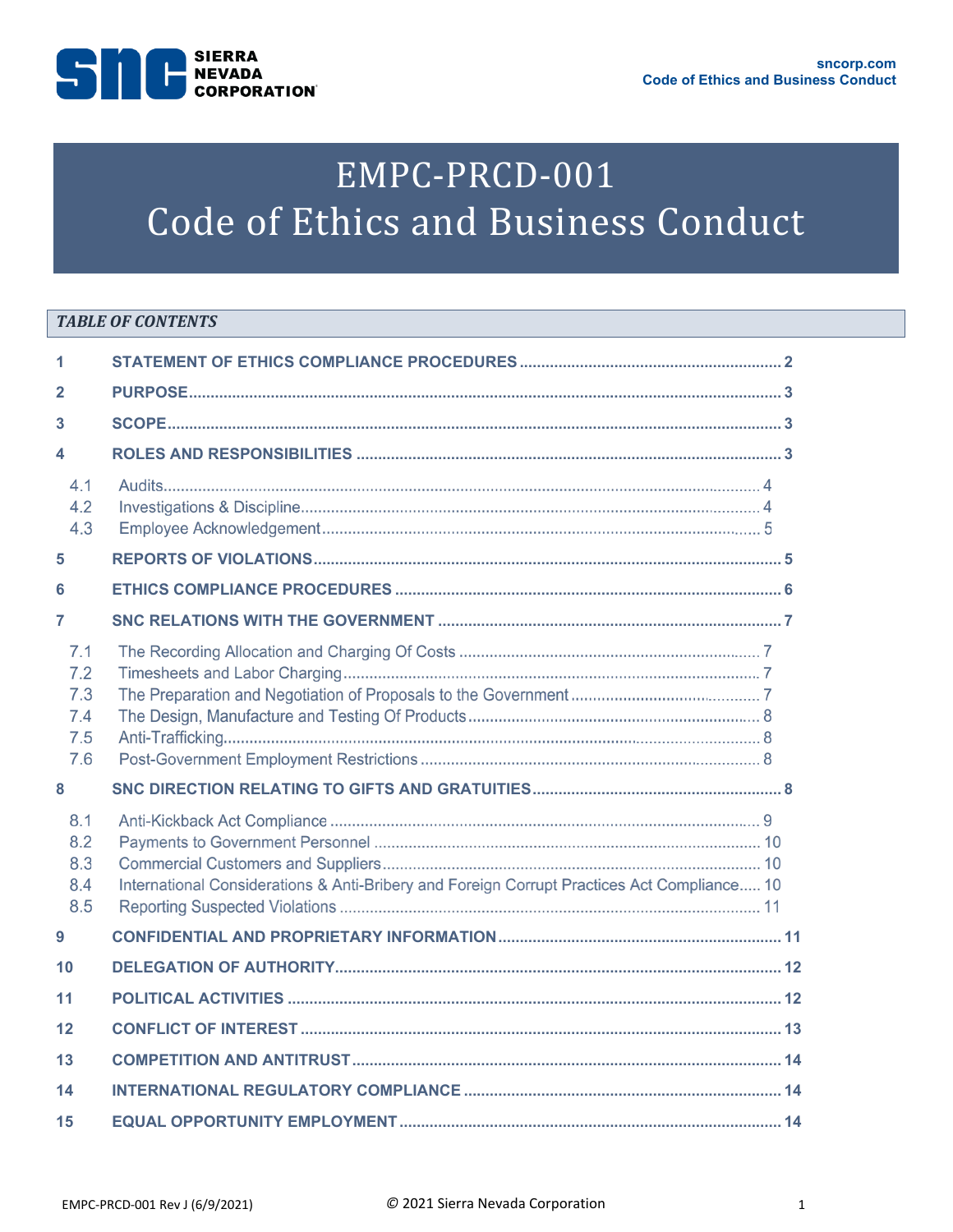

## <span id="page-1-0"></span>**1 STATEMENT OF ETHICS COMPLIANCE PROCEDURES**

*Sierra Nevada Corporation has published a formal Ethics Program that is applicable to the entire company. Ensuring that we have "Gold Standard Ethics" at SNC is critical to what we do every day. All SNC stakeholders (employees, leaders, contractors, vendors, subcontractors, consultants, and customers) can benefit by doing their part to reinforce a strong ethics posture for the company.* 



*The purpose of the Ethics Program is to ensure that SNC:*

- *Promotes an organizational culture that encourages the highest standards of ethical business conduct;*
- *Complies with applicable laws;*
- *Exercises appropriate due diligence to prevent unlawful conduct; and*
- *Protects the Company's reputation and good name.*

*Thank you for your time and attention to this important program.*

*Fatih and Eren Ozmen*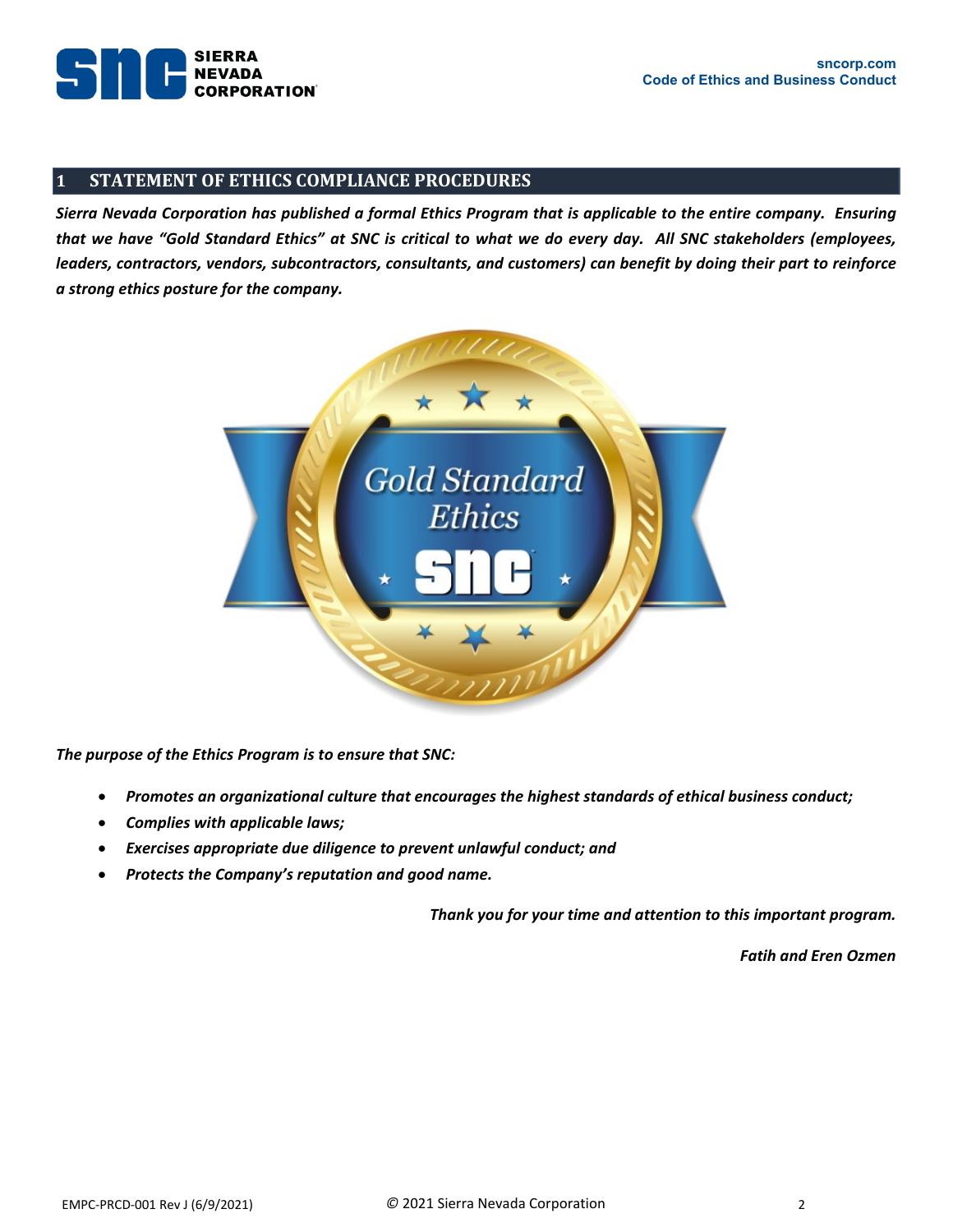### **sncorp.com Code of Ethics and Business Conduct**

## **SIERRA NEVADA CORPORATION 2 PURPOSE**

<span id="page-2-0"></span>In order to maintain a culture of ethical business practices and comply with applicable statutory and regulatory requirements, the Company has implemented the Statement of Ethics Principles and this Code of Business Ethics and Employee Conduct (hereinafter the "Code"). The Statement of Ethics Principles provides a high level summary of the core ethical principles that should guide all SNC employees when conducting business on behalf of the company. This Code discusses in greater detail employees' ethics obligations in specific contexts and identifies the procedures through which SNC maintains its culture of ethical business practices.

## <span id="page-2-1"></span>**3 SCOPE**

In addition to the requirements of this Code, employees are responsible for knowing, understanding, and acting in a manner consistent with the laws and regulations that cover the employee's activities when conducting business on behalf of SNC. Neither this Code nor relevant statutory and regulatory requirements will address every ethics question that an employee may face. Employees, therefore, are urged to secondarily rely on their own personal integrity, common sense and good judgment when determining the appropriate course of action. Employees are also encouraged to consult with their manager if they have questions concerning the best course of action in a particular circumstance.

## <span id="page-2-2"></span>**4 ROLES AND RESPONSIBILITIES**

## **Table 1. Ethics Compliance Procedure Roles and Responsibilities**

| <b>Group</b>                                   | <b>Personnel</b>                                                        | <b>Duties</b>                                                                                                                                                                                                                                                                                                               |
|------------------------------------------------|-------------------------------------------------------------------------|-----------------------------------------------------------------------------------------------------------------------------------------------------------------------------------------------------------------------------------------------------------------------------------------------------------------------------|
| <b>SNC Executives</b>                          | $-CEO$<br>■ CFO/President                                               | $\checkmark$ Provide executive-level strategic direction<br>✔ Appoint Ethics Committee<br>$\checkmark$ Hear recommendations of the Ethics Committee                                                                                                                                                                         |
|                                                | <b>General Counsel</b><br>■ VP of Compliance<br>$\blacksquare$ VP of HR | $\checkmark$ Act as the senior directing team – oversee SNC Ethics Program<br>$\checkmark$ Annually review the Ethics Program and suggest changes as needed<br>$\checkmark$ As needed initiate Ethics Investigations; Hear Investigations<br>Summary<br>$\checkmark$ Make Recommendations to Executives concerning action   |
| Corporate<br><b>Ethics</b><br><b>Committee</b> | Third party<br>consultant/subject<br>matter expert                      | $\checkmark$ As appropriate, in investigations involving Directors and higher<br>level leaders and/or highly sensitive investigation, will be included<br>in a voting role<br>$\checkmark$ Conduct investigations<br>$\checkmark$ Provide 3rd party advice/recommendations to the Ethics<br>Committee or the SNC Executives |
|                                                | ■ Bus Area or<br><b>Functional Leader</b>                               | $\checkmark$ As appropriate, will be included in a non-voting role                                                                                                                                                                                                                                                          |
| <b>Ethics Officer</b>                          | Legal Counsel                                                           | $\checkmark$ Conduct Investigations<br>$\checkmark$ Report findings to Ethics Committee                                                                                                                                                                                                                                     |
| Human<br><b>Resources</b>                      | <b>HR Directors</b><br>HR Mgrs                                          | $\checkmark$ Carry out any corrective actions<br>$\checkmark$ Ensure annual Ethics Compliance training<br>$\checkmark$ As needed support activities of the Ethics Committee                                                                                                                                                 |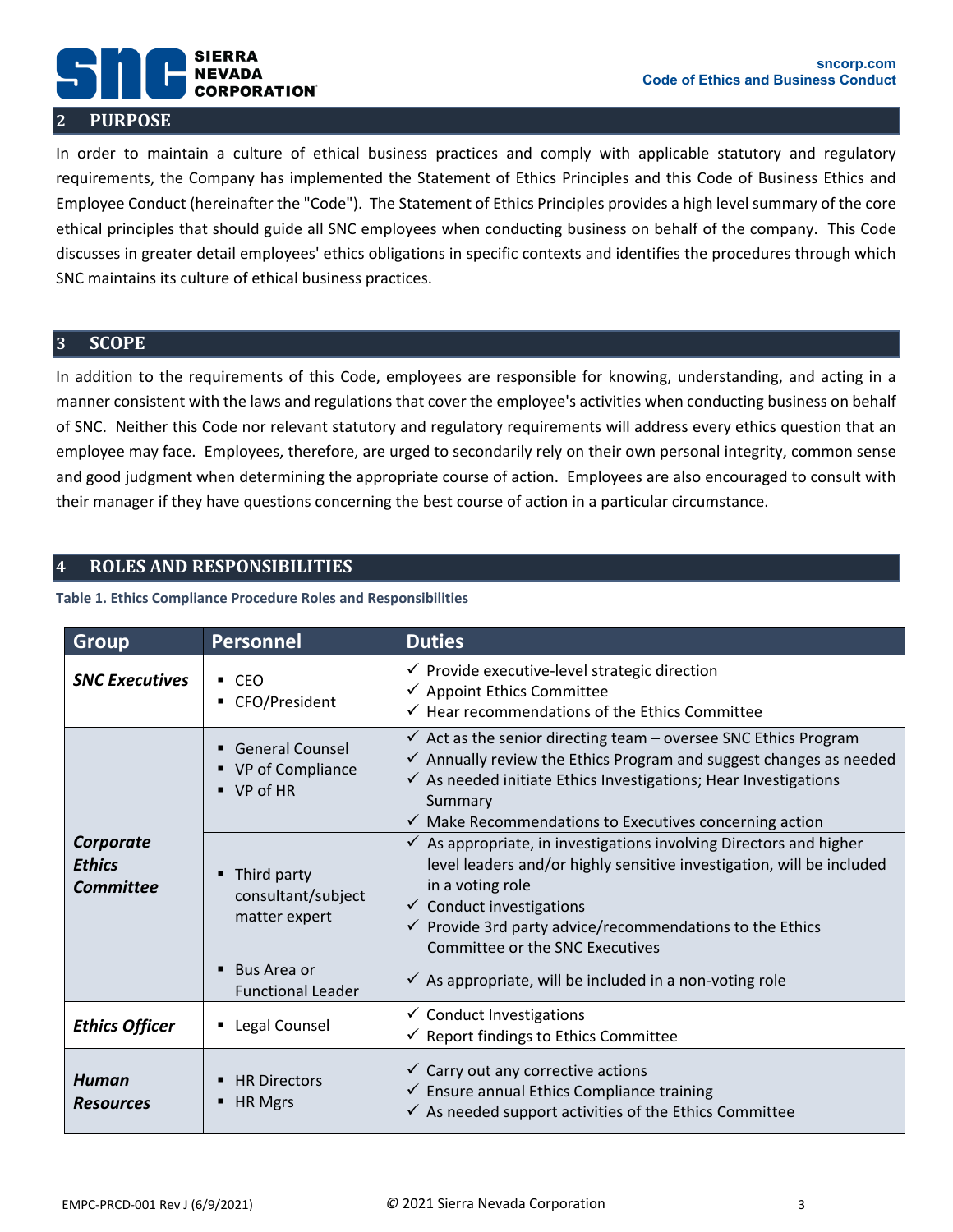| Legal                                                               | <b>General Counsel</b><br>SNC Legal<br><b>External Legal</b> | $\checkmark$ General Counsel or delegate from SNC Legal to advise Ethics<br>Committee with respect to matters, and during Ethics Committee<br>meetings<br>$\checkmark$ If appropriate, participate in Ethics Investigation                                                                                                                                                                                                                                                                                                 |
|---------------------------------------------------------------------|--------------------------------------------------------------|----------------------------------------------------------------------------------------------------------------------------------------------------------------------------------------------------------------------------------------------------------------------------------------------------------------------------------------------------------------------------------------------------------------------------------------------------------------------------------------------------------------------------|
| <b>International</b><br><b>Trade</b><br>Compliance<br>Office (ITCO) | Director of ITCO<br>SNC ITCO                                 | $\checkmark$ Director ITCO is responsible for development, implementation, and<br>oversight of SNC's international trade compliance program<br>$\checkmark$ Director ITCO serves as the Principle Empowered Official for the<br>U.S. Department of State<br>$\checkmark$ Advise SNC leadership on pertinent regulatory changes impacting<br>operations<br>$\checkmark$ Support procedural changes required to maintain compliance with<br>international trade regulations<br>√ Manage SNC's Global Anti-Corruption program |
| <b>SNC Leaders</b>                                                  | $\blacksquare$ All                                           | $\checkmark$ Serve as ethical role model for others<br>$\checkmark$ Promote a culture of compliance and integrity regarding policies,<br>procedures, regulations, and laws<br>$\checkmark$ Support all efforts of the SNC Ethics Program<br>$\checkmark$ Annually recertify commitment to Ethics<br>$\checkmark$ When appropriate participate in Ethics Investigations                                                                                                                                                     |
| <b>SNC Employees</b>                                                | All<br>٠                                                     | $\checkmark$ Comply with Ethics Code and related policies, procedures,<br>regulations, and laws<br>$\checkmark$ Annually recertify commitment to Ethics<br>$\checkmark$ Report concerns of observed or suspected ethical violations or<br>misconduct                                                                                                                                                                                                                                                                       |

## 4.1 Audits

The SNC Legal Department and Government Compliance Group are responsible for ensuring compliance with applicable statutes and regulations. As a part of this responsibility, the SNC Government Compliance Group will conduct periodic reviews and audits to ensure compliance with the Ethics Code of Conduct and other statutory and regulatory requirements. All team members and employees shall cooperate in the conduct of the audit. The audit may be conducted by Company personnel, but may also be performed by third parties retained for the purpose.

Reviews and Audits include, but shall not be limited to reviews of the Statement of Ethics Compliance, ensuring that employees are receiving adequate and timely Business Ethics and Compliance training, and that SNC has internal controls which:

- (1) Are suitable to the size of the company and extent of its involvement in Government contracting;
- (2) Facilitate timely discovery and disclosure of improper conduct in connection with Government contracts; and
- (3) Ensure corrective measures are promptly instituted and carried out.

## **Investigations & Discipline**

If an HR Representative, Ethics Officer or the Ethics Committee (the "EC") has reason to believe that there may have been a violation of the Code or of any law or regulation, he or she will initiate an investigation. Depending on the nature of the allegation, the SNC Legal Department or outside counsel may participate in an ethics investigation if requested by the EC. After the investigation, the EC shall make a recommendation to the CEO and President concerning further action. In all cases the EC will ensure compliance with FAR Part 3.1 and 52.203-13.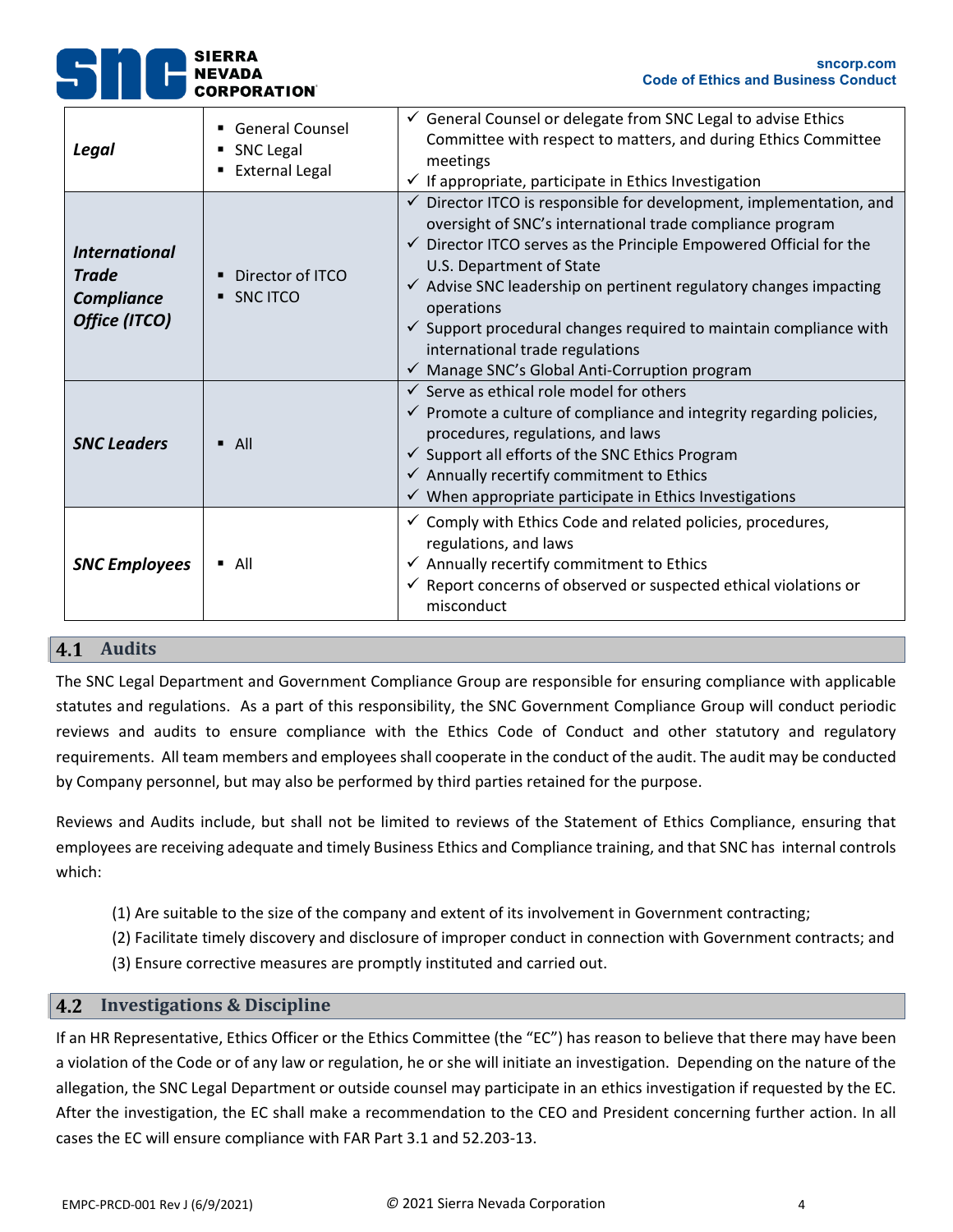# **SIERRA** PORATION®

## **Employee Acknowledgement**

Every employee will be required to acknowledge this procedure upon acceptance of employment and will be required to participate in an annual refresher course on the Company's Ethics Code. Failure to do so will be a violation of this procedure, and employees may be subject to penalties and actions including, but not limited to, requirements for special training, disciplinary action or termination of employment.

Nothing in this section alters an employee's at-will status, and the Company reserves the right to terminate an employee with or without notice or cause.

## <span id="page-4-0"></span>**5 REPORTS OF VIOLATIONS**

Each employee has an obligation to the Company to report conduct that may be illegal, unethical, or in violation of this Code. This reporting may be accomplished by:

- (1) reporting the concern to a manager;
- (2) reporting the concern to an HR representative;
- (3) reporting the concern to a member of the EC;
- (4) reporting the concern to the Ethics Compliance Officer;
- (5) reporting the concern to the SNC Ethics local phone number **775-849-6400**;
- (6) reporting the concern to the SNC Ethics e-mail address (**[SNCethics@sncorp.com](mailto:SNCethics@sncorp.com)**);
- (7) reporting the concern to the SNC Ethics Hotline **855-349-9818**;
- (8) reporting the concern through the Ethics Portal (**[sncorp.ethicspoint.com\)](http://www.sncorp.ethicspoint.com/)**.

Employees can report their concerns either orally or in writing. The Ethics portal and hotline is administered by an independent third party. The portal and hotline is available 24 hours a day, 365 days a year and provides individuals with the option to report anonymously. The portal and hotline administrator does not provide any identifying information, but allows communication between an anonymous individual and the EC through the online portal. Unless a concern is reported anonymously, SNC management may follow up with a reporting employee to obtain additional information. All such reports will be kept confidential to the extent possible and as permitted under applicable law, will be investigated, and where possible, the source of the report will be notified of the results of the investigation.

For questions on International Trade Compliance you may also call the International Trade Administration at **1-800-USA-TRAD**.

**Retaliation is strictly prohibited** against anyone who in good faith, reports conduct that is believed to be illegal or otherwise violates the Code, assists or participates in any manner in any investigation, proceeding or hearing conduct by a governmental enforcement agency.

If SNC determines that the Code, policies, procedures, regulations, and/or laws have been violated, remedial action will be taken, commensurate with the severity of the offense. Such action may include reprimand, probation, suspension, reduction in salary, demotion, or the termination of employment. Remedial action may also be taken against leaders who knowingly condone or permit illegal or unethical conduct by those reporting to them and do not take corrective action. Disciplinary actions for violations of certain laws or regulations can include criminal prosecution of individuals by the Government with conviction resulting in probation, fines or imprisonment.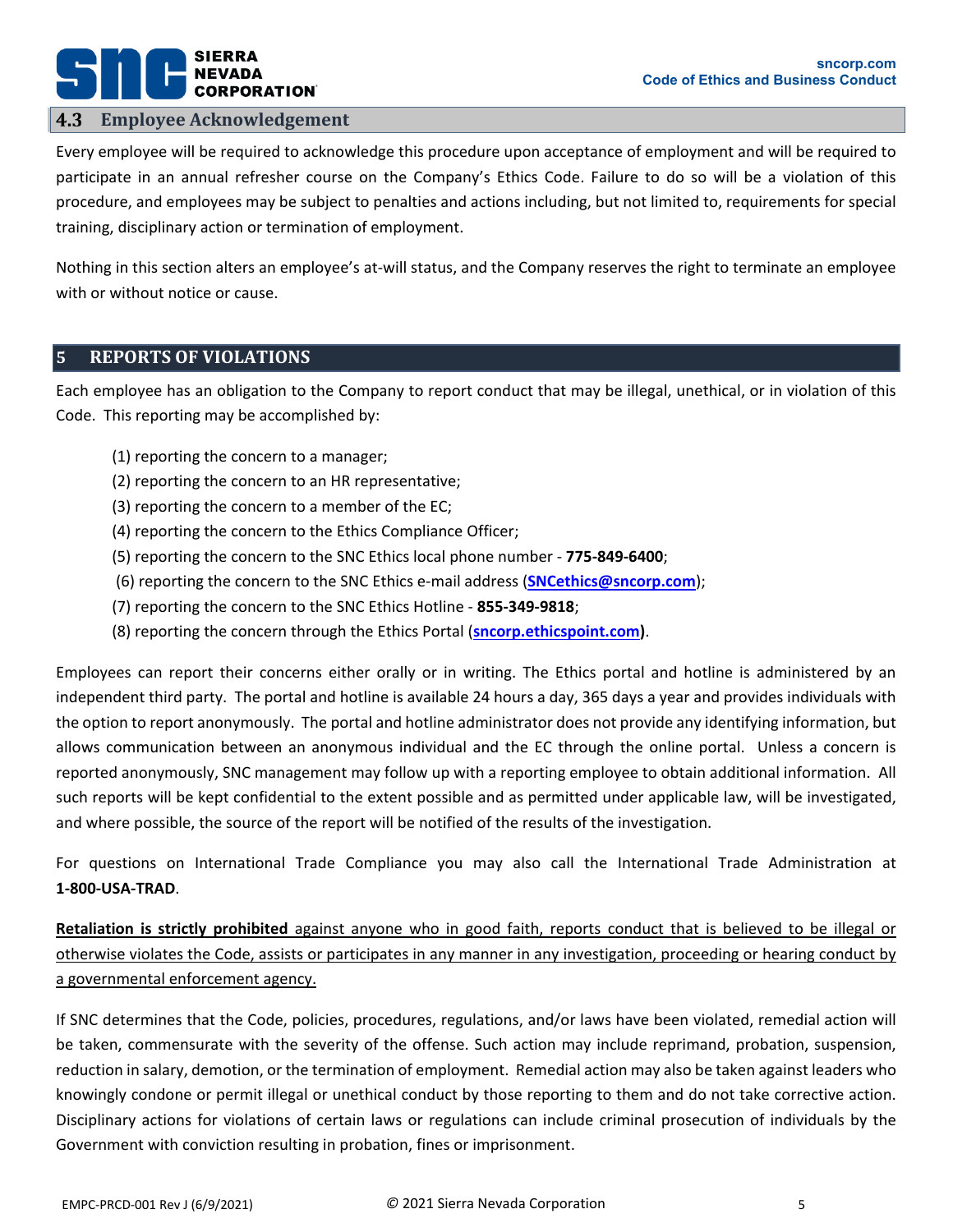## <span id="page-5-0"></span>**6 ETHICS COMPLIANCE PROCEDURES**

**SIERRA** 

**CORPORATION** 

The following procedures shall apply to ensure compliance with the Code:

## *(Please refer to Table 1 for a full listing of compliance procedure roles and responsibilities.)*

- A. The Company shall designate individuals who will serve as the EC. This group is appointed by the SNC President.
- B. The HR Management Team and/or the EC shall be responsible for compliance training, investigation of reported Code violations, and ensuring that appropriate corrective action is taken in response to reports of suspected Code violations. For compliance matters, the Ethics Compliance Officer shall report to a three person EC, appointed by the Company's President. The EC shall meet periodically and shall be responsible for establishing procedures for investigating reports of suspected Code violations, reviewing and revising the Code and these procedures as appropriate, and recommending disciplinary sanctions for Code violations.
- C. If an investigation is initiated, the Ethics Officer will convene the EC to hear the summary findings. A consensus will be reached and a recommendation for actions will be provided to SNC Executive Leadership (CEO and President). The Ethics Officer and EC members will all be voting members. A Non-voting member (appropriate Business Area or Functional Executive) may be included to provide their recommendation.
- D. Under the Code, Company personnel, including independent contractors such as consultants and sales representatives, are given guidelines to follow in their business dealings on behalf of the Company. These guidelines require compliance with applicable laws, regulations and Company policies, and basic tenets of business honesty and integrity. Failure to follow these guidelines is cause for immediate employee discipline, up to and including dismissal, and may provide a basis for termination of the Company's business relationship with independent contractors. Company personnel are required to report all possible unethical or illegal activities in accordance with Section [5](#page-4-0) of this Procedure.
- E. The Company will not knowingly employ an individual who is listed by a Federal Agency as debarred, suspended, or otherwise ineligible for Federal programs. The Company will make a reasonable inquiry into the status of any potential employee or consultant.
- F. All personnel, including independent contractors and others acting as agents or representatives of the Company, are required at the time of hiring/engagement and annually thereafter annually to acknowledge in writing their understanding of an agreement to comply with the Code and applicable laws, regulations, the Company policies and basic tenets of business honesty and integrity.
- G. Following initial distribution of the Code to all officers, leaders, employees and independent contractors, the EC will be responsible for ensuring that the Code is updated annually, if necessary. The HR Team and EC will be responsible for ensuring that each officer, leader, employee, and independent contractor annually re-reads the Code and recertifies. The officer, employee or independent contractor shall then acknowledge in writing that he or she (1) has reviewed the Code immediately prior to executing the certification; (2) understands the agreement and agrees to comply with the Code; and (3) will comply, with all and applicable laws, regulations, the Company policies and basic tenets of business honesty and integrity.
- H. Each employee must comply with the Code as a condition of continued employment, and he or she may be subject to discipline, including termination, for violation of the Code and applicable laws, regulations, Company policies, and basic tenets of honesty and integrity.
- I. The Company will, in a timely manner, disclose to the agency Office of Inspector General, with a copy to the contracting officer, when there is credible evidence of a violation of Federal criminal law involving fraud, conflict of interest, bribery, or gratuity, or a violation of the civil False Claims Act in connection with the Government contract.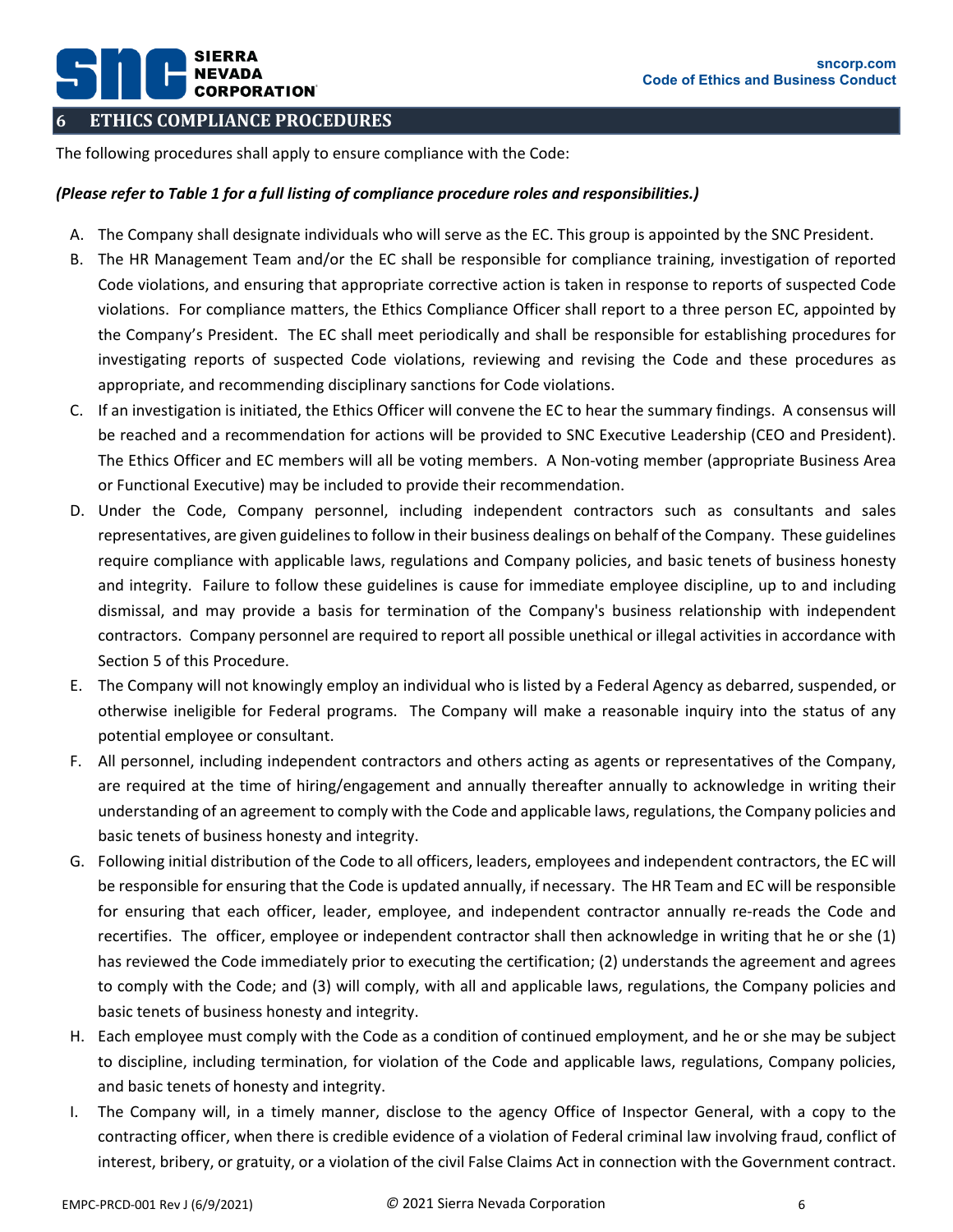

Please reference **G&A-INST-041** *Mandatory Disclosure of* **Violations** for more information.

The Company will cooperate with any Government agencies responsible for audits, investigations or corrective actions.

## <span id="page-6-0"></span>**7 SNC RELATIONS WITH THE GOVERNMENT**

SNC is subject to additional statutes and regulations when acting as a United States government contractor. These additional requirements address most aspects of contract formation and performance and are generally targeted towards preventing fraud and waste or enhancing the efficiency of the procurement process. In addition to representing legal and/or contractual obligations, any non-compliance can have significant negative consequences on SNC. Accordingly, SNC employees are expected to be familiar with the statutory and regulatory requirements that are implicated by doing business with the United States government. If an employee has questions in this area, he or she should contact the SNC Government Compliance Group at [corporate.audit@sncorp.com.](mailto:corporate.audit@sncorp.com)

While the categories discussed below are not an exhaustive list of areas in which compliance with Government procurement regulations is necessary, these areas are included here to reinforce the seriousness of compliance with the associated laws, regulations, and contract provisions. Any employee or representative with knowledge of, or suspects a violation of any Government requirement, either statutory or contractual, should report immediately that knowledge in accordance with Section [5](#page-4-0) of this Procedure.

#### **The Recording Allocation and Charging Of Costs**  $7.1$

Employees shall exercise due care when recording and allocating direct and indirect costs. To prevent mischarging of costs, employees should ensure that all costs are accurately recorded, documented, explained, and approved in accordance with applicable SNC policies.

The careless or intentionally inaccurate charging of costs may result in substantial criminal and financial penalties to Sierra Nevada Corporation and to the individuals involved. Knowingly charging an unauthorized account or cost objective, knowingly approving such mischarging, or shifting costs to improper accounts is prohibited.

#### $7.2$ **Timesheets and Labor Charging**

Employees must exercise due care when recording time. Employees must be particularly careful to completely, accurately, and timely record time. Employees must record their time truthfully and accurately based on work actually performed in conjunction with each Government contract. It is important that direct labor hours be recorded against the correct contract and indirect labor hours be recorded to the appropriate cost pool. Misallocation of time charges is strictly prohibited. Please reference **EMPC-PRCD-002** *Timesheets and Labor Charging* for more information.

#### 7.3 **The Preparation and Negotiation of Proposals to the Government**

When applicable, the Truth in Negotiations Act requires that SNC submit or identify cost or pricing data that includes all relevant facts as of the time of agreement on the contract price. In such procurements, SNC must certify that, to the best of our knowledge and belief, such data is accurate, complete, and current. Employees involved in the pricing process are responsible for providing a best estimate of the effort required and for disclosing any facts relating to that estimate. Where there is any doubt as to whether disclosure is required, the best rule to follow is "when in doubt, disclose."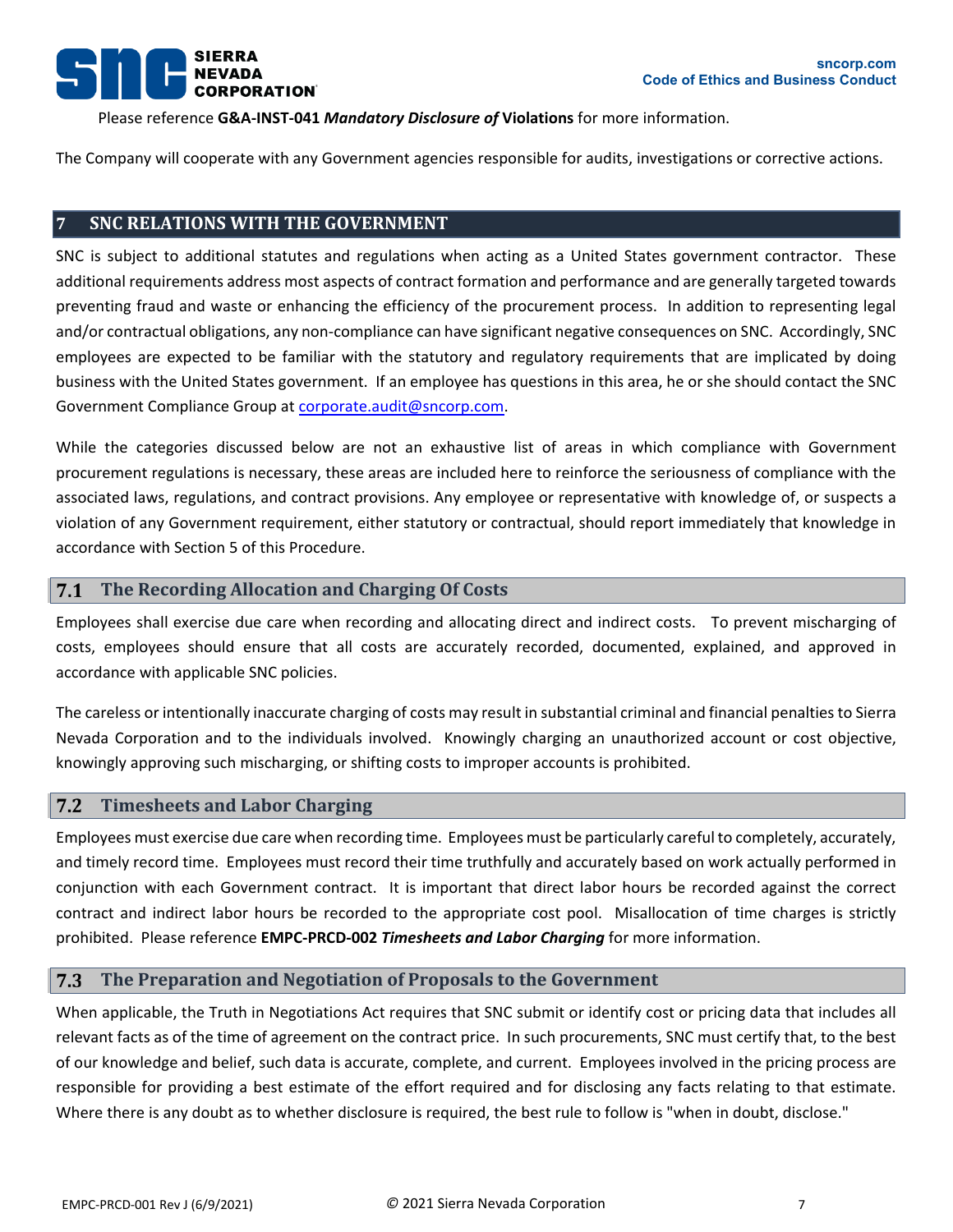# **SIERRA CORPORATION**

#### **The Design, Manufacture and Testing Of Products**  7.4

SNC will only deliver goods and services that meet all contractual specifications. It is imperative that employees disclose any material deviations from the requirements of a Government contract, and seek and obtain approval for any such deviation in goods or services supplied to the Government. Delivery to the Government of goods that have been made from lower quality materials, delivery of materials that have not been tested as required, or providing foreign-made materials when domestic materials are required by the contract is a fraudulent practice and shall not be condoned.

#### 7.5 **Anti-Trafficking**

SNC is committed to the policy of the United States to guard against human trafficking and forced and/or indentured labor (including forced or indentured child labor). SNC will not tolerate employees or suppliers engaging in conduct which in any way facilitate trafficking in persons or the use of forced or indentured labor and is committed to complying with applicable laws prohibiting such exploitation. See **EMPC-PRCD-017** *Anti-Trafficking Compliance Plan* for detailed information.

#### 7.6 **Post-Government Employment Restrictions**

Federal law may restrict the ability of former federal government employees to perform certain job functions for SNC and/or require that you inform your prior government employer of your employment with federal contractors including SNC and all affiliated companies. SNC requires all employees to comply with applicable conflict of interest laws, including any mandatory disqualification from ongoing Federal employment-related activities. SNC may require that you seek legal or ethics advice from your appropriate designated agency legal or ethics official regarding the applicability of federal laws with respect to your employment with SNC.

SNC Talent Acquisition (TA) will review Applicant Questionnaire responses and confirm details with candidates that are current or former government employees, raising any questions to SNC Legal. If an Ethics letter is required, TA will ensure it is obtained and stored on the employee's Workday profile. SNC employees involved in recruiting activities will remain conscientious of restrictions and limitations in soliciting and negotiating with current federal government employees as well as SNC processes for former government candidates through the completion of training and/or acknowledgment.

Any SNC employee or representative with knowledge of, or suspects a violation of post-government employment restrictions, should immediately report to an EC Member such information in accordance with [Section 5](#page-4-0) of this Procedure.

## <span id="page-7-0"></span>**8 SNC DIRECTION RELATING TO GIFTS AND GRATUITIES**

All SNC employees are expected to employ the highest ethical practices. SNC does not condone employees receiving or giving gifts or gratuities. A 'gift' is anything of value, including but not limited to personal entertainment and transportation, which is not related to an allowable and legitimate business purpose. 'Anything of value' includes more than cash and cash equivalents (i.e., gift cards). It can be lodging, lavish meals, and/or entertainment. Examples include:

- Receiving a bottle of whiskey from a customer or supplier
- Providing baseball tickets to a customer or supplier
- Receiving a lavish meal from a customer without a corresponding business purpose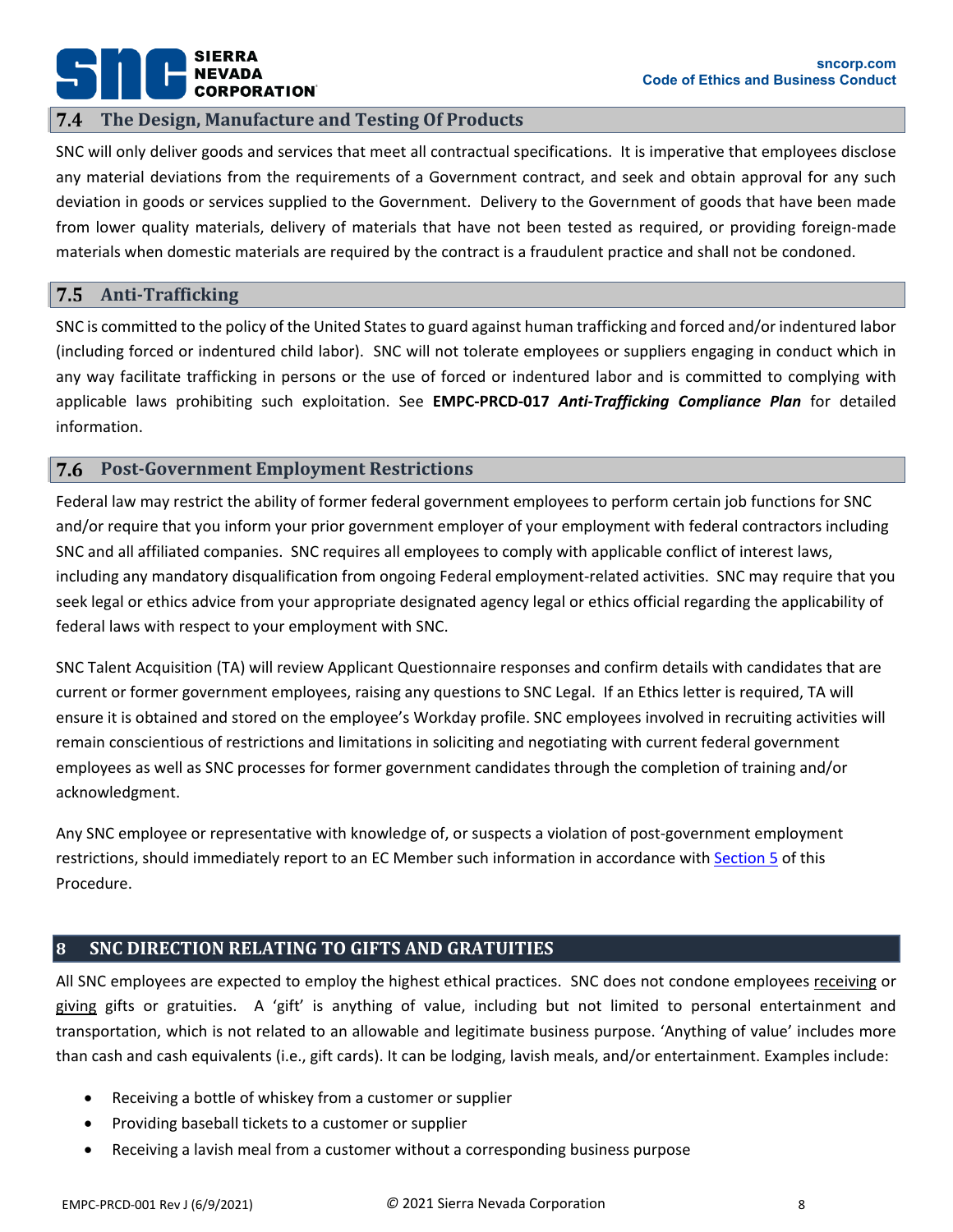# **ORATION**®

**Gifts and other remuneration provided to or received by local, state, or federal employees are strictly prohibited.** Further guidance is provided in [Section 8.2.](#page-9-0)

The following gifts may be given or accepted with the approval of the Ethics Committee using the 'Gift Request and Reporting' ticket in the Service Portal.:

• Any gift *received* by an SNC employee with a value in excess of \$25.00. You should not accept gifts from a supplier or other third-party when the combined estimated value totals more than \$100.00 in a rolling year. Gifts received should be reported in advance. If advanced reporting is impractical, gifts should be reported as soon as possible after receipt. Any gift *given* by SNC employees with a value in excess of \$100.00 must be requested 15 days in advance. If your gift is associated with international business, SNC Legal & ITCO will provide you specific country guidance in accordance with local laws as part of your request.

Employees are responsible for ensuring that any gift offered or received does not exceed the local and SNC limits for gifts and always comply with the requirements on avoiding conflicts of interest and complying with anti-kickback requirements.

Employees offered a gift that exceeds the local or SNC monetary limits must politely decline acceptance. The Ethics Committee should be consulted, in exceptional situations where such gifts have to be accepted to avoid causing serious offence, or circumstances genuinely preclude their return.

#### 8.1 **Anti-Kickback Act Compliance**

The Anti-Kickback Act prohibits entities from offering, soliciting, providing, or accepting remuneration for the purpose of inducing award of a subcontract or prime contract with the federal government. "Remuneration" can be anything of value provided to any Government prime contractor or subcontractor employee for the purpose of improperly obtaining or rewarding favorable treatment in connection with a Government contract or subcontract are serious violations of the Anti-Kickback Act of 1986, and are strictly prohibited. Remuneration includes, but are not limited to, payments, gratuities, gifts, favors, cash, tickets to events, entertainment, paid vacations (even if connected to a supplier site visit or training program), electronic equipment, liquor, food or meals, golf, job opportunities, free products, and other items of greater than nominal value.

SNC understands that a small token of goodwill may be exchanged between Procurement and Subcontracts personnel and our suppliers on special occasions. Employees may only accept gifts that do not result in favorable treatment, the perceptions of favorable treatment, or harm to SNC.

SNC also understands that reasonably priced business meals included in the agenda of (or which immediately precede or follow) a business meeting may be acceptable. However, such meals may not be lavish (i.e. in excess of \$100 per person) or frequent.

SNC personnel should consult a manager or the Ethics Committee before accepting or offering any remuneration. Any remuneration offered or accepted must be reported to the Ethics Committee using the 'Gift Request and Reporting' ticket referenced in Section 8.

Notwithstanding anything above, in no event shall an SNC employee provide a government employee with anything of value (see Section [8.2](#page-9-0) below).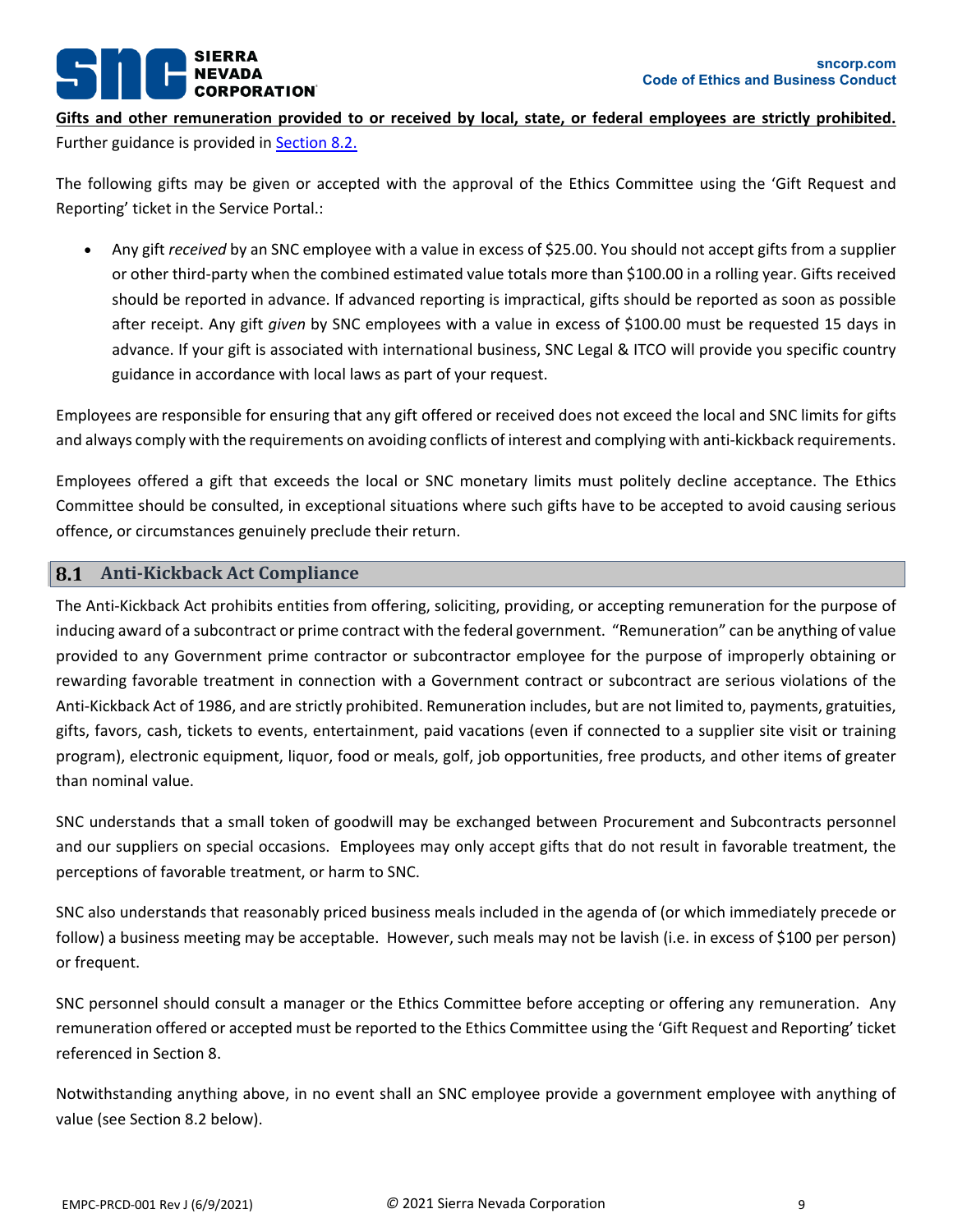#### <span id="page-9-0"></span>8.2 **Payments to Government Personnel**

Local, state, and federal government agencies each have strict rules describing when their employees can, and cannot accept remuneration, including entertainment, meals, transportation, gifts and other things of value from companies and people they regulate, or with whom they do business. For some agencies, nothing of value may be accepted by their employees. SNC's standard is very simple and straightforward — employees and representatives of SNC may not give, offer to give, or attempt to give to employees of any local, state or federal government any service, entertainment, meal, gift, or transportation, regardless of value, at any time.

Similarly, SNC personnel may not make, offer to make, or attempt to make loans, guarantee loans, or make payments to, or on behalf of any local, federal or state government employee.

Company personnel may entertain, give or receive gifts to relatives or personal friends employed by government agencies. It should be made clear, however, that this gift or entertainment is motivated by personal friendship or family relationship and not related to the Company's business or the government employee's official position. No expenditure for such social gift or entertainment is reimbursable by the Company.

#### 8.3 **Commercial Customers and Suppliers**

Providing reasonably priced meals, refreshments, and modest entertainment while discussing business with nongovernment personnel is a commonly accepted business practice. Unless otherwise prohibited by **EMPC-PRCD-013** *Global Anti-Corruption*, these practices are permitted provided they are reasonable in nature, cost and frequency, and made in the proper course of business. However, they should be avoided if there is even the slightest appearance of impropriety or cause for embarrassment to the Company.

SNC personnel should also ensure that furnishing meals, refreshments or entertainment does not violate the standards of conduct of the recipient's company or organization. If you have any doubts about what these standards are, be sure to ask your customer or supplier.

All approved expenditures for meals, refreshments and entertainment must be fully documented, including the number of attendees and purpose for the expenditure.

#### **International Considerations & Anti-Bribery and Foreign Corrupt Practices Act Compliance** 8.4

Employees should always ensure they know and understand the rules applicable in the country where they are working. SNC Legal and ITCO will provide you with specific country guidance in accordance with local laws as part of 'Gift Request and Reporting' ticket.

No SNC employee or representative shall promise, offer, or make any payments in money, products, meals, services, or anything of value to any foreign official in exchange for, or in order to induce, favorable business treatment for Government decisions. The Foreign Corrupt Practices Act ("FCPA") and other U.S. and foreign laws prohibit the payment of any money or anything of value to a foreign official, political party, or any candidate for foreign political office for purposes of obtaining, retaining, or directing business. The FCPA also contains provisions on record keeping and internal accounting controls which require the maintenance of accurate books and records and a system of internal accounting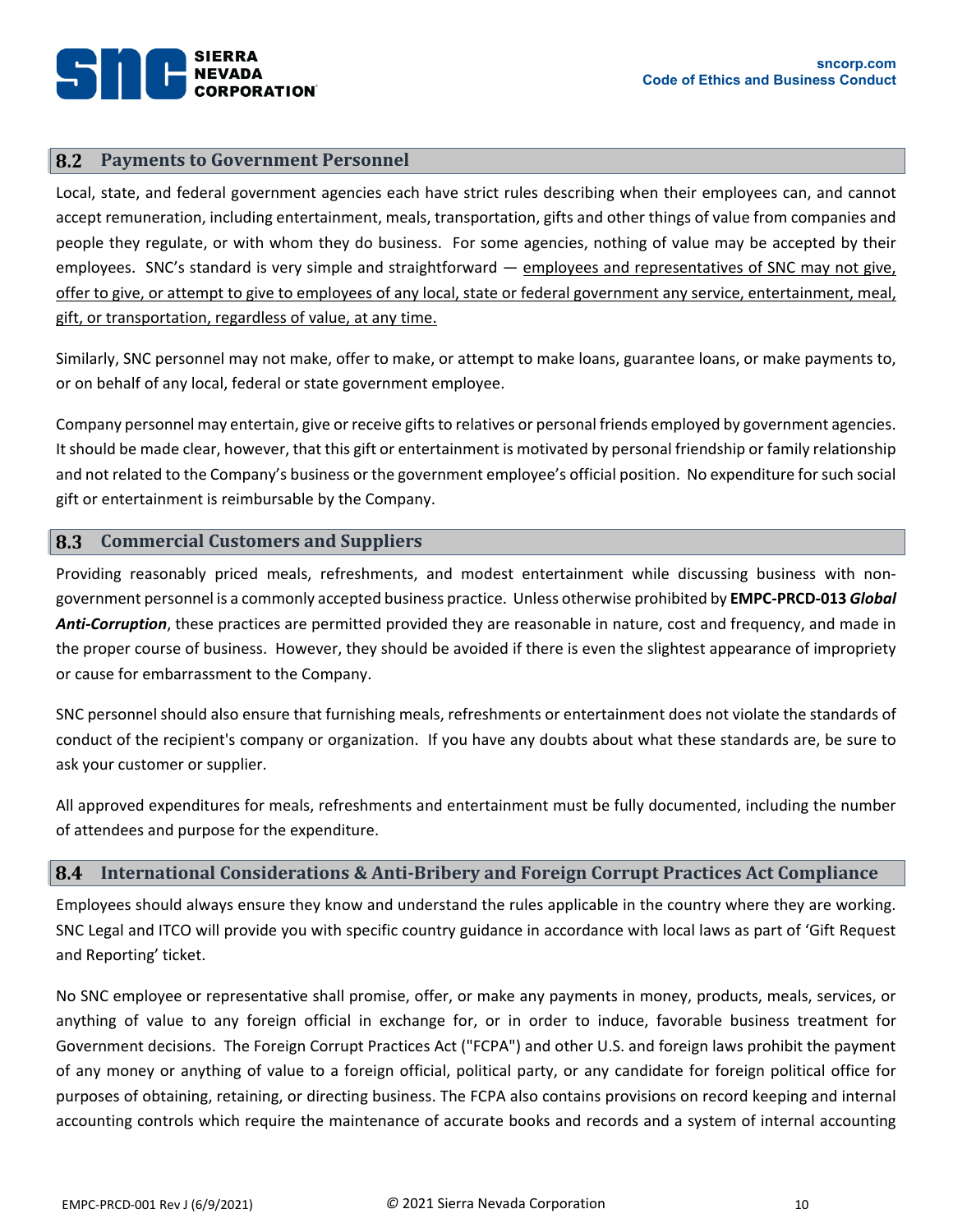# **SIERRA ORATION**

controls sufficient to provide reasonable assurances as to the proper execution and recording of transactions and the protection of assets.

Please reference **EMPC-PRCD-013** *Global Anti-Corruption* procedure for more detailed information.

#### 8.5 **Reporting Suspected Violations**

Employees or Company representatives with information on potential non-compliant conduct of SNC, its employees, or any third party with whom SNC conducts or anticipates conducting business should report the situation in accordance with Section [5 \(Reports of Violations\)](#page-4-0) of this Procedure.

## <span id="page-10-0"></span>**9 CONFIDENTIAL AND PROPRIETARY INFORMATION**

During the term of employment with the Company, SNC employees and representatives may have access to, and become familiar with the Company's trade secrets and/or confidential and proprietary information. SNC also regularly receives proprietary information from suppliers, customers and other related third parties. Trade secret and/or confidential and proprietary information may include, but are not limited to, inventions, patents, patentable works, copyrights, copyrightable works, discoveries, formulae, patterns, compilations, programs, devices, methods, techniques, processes, new machines, new products, improvements, research programs, price lists, advertising and promotional ideas, strategies, financial information, employee listings, confidential information and customer lists relating to the business of SNC or its subsidiaries and affiliated companies, and which derive independent actual or potential economic value from not being generally known to the public or in the industry. SNC employees and representatives must maintain the confidentiality of any and all of the Company's trade secrets and/or proprietary information.

- 1. The Company's trade secrets and proprietary information are owned and shall continue to be owned solely by the Company.
- 2. During the term of employment with the Company, or during any time in the future, SNC employees and representatives may not directly or indirectly:
	- a) disclose or furnish, directly or indirectly, to any other person, firm, agency, corporation, client, business, or enterprise, any trade secret information and/or proprietary information acquired by the employee unless said information becomes publicly available by lawful means or the employee is compelled to disclose it by governmental process;
	- b) individually, or in conjunction with any other person, firm, agency, company, client, business, or corporation, utilize any trade secret and/or proprietary information in any manner whatsoever, except when authorized in furtherance of the business of the Company; and
	- c) without the written consent of the Company publish, deliver, or commit to being published or delivered, any copies, abstracts, or summaries of any files, records, documents, drawings, specifications, lists, equipment and similar items relating to the business of the Company, whether prepared by the employee or otherwise coming into the employee's possession, except to the extent required in the ordinary course of the Company's business.
	- d) obtain written or oral information concerning competitors' proprietary information or offers, or source selection information prohibited from release or disclosure by the Procurement Integrity Act or other laws or regulations. Employees with access to confidential or proprietary information may be asked to sign an agreement prohibiting improper disclosure or misappropriation. This procedure compliments, and does not supersede such agreements.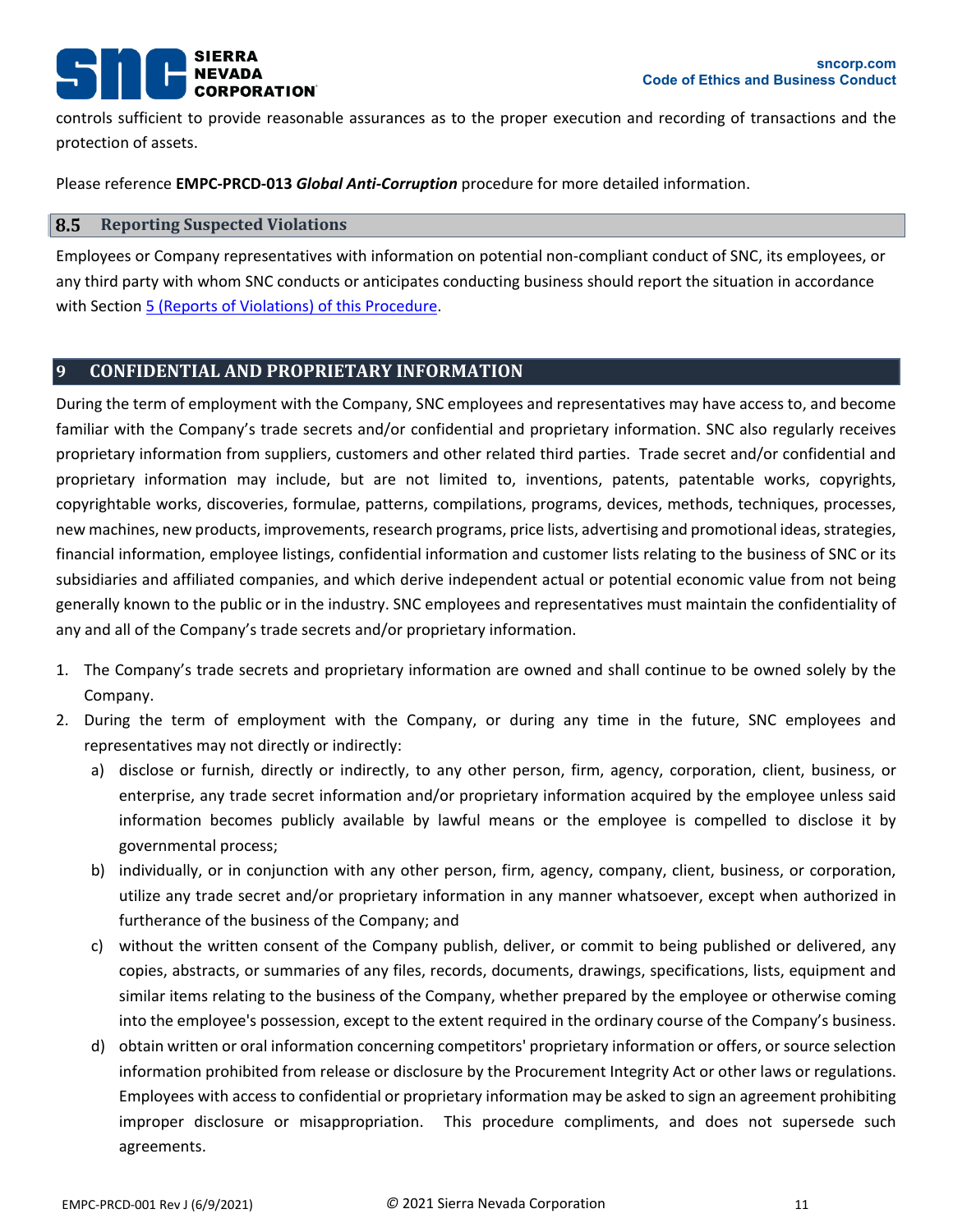# **SIERRA CORPORATION**

- 3. SNC employees and representatives must exercise care in ensuring that unauthorized use or disclosure of third party proprietary information does not occur, and comply with all applicable policies, procedures and Non-Disclosure Agreement (NDA) requirements regarding third-party proprietary information.
- 4. SNC employees and representatives must comply with **EMPC-PLCY-008** *Acceptable Use Policy*. The proper use of Information Technology (IT) resources enables SNC to conduct business in a compliant, secure, and safe manner. Improper use of these resources places SNC at risk for non-compliance, unauthorized disclosure of proprietary and customer information, damage to reputation, and legal action.
- 5. SNC acknowledges that online social media can be a highly effective tool for sharing ideas and exchanging information for personal and professional purposes. However, the unprecedented access to information and the ease of transmittal provided by social media creates inherent risks of misuse of trade secret and/or confidential and proprietary information, liability for harassing, discriminatory, intimidating or defamatory comments and reputational damage. Employees and representatives are responsible for complying with SNC policies and procedures when communicating on social media and are accountable for any statements or published information
- 6. Nothing in this procedure prohibits SNC employees and representatives from reporting circumstances that the individual reasonably and in good faith believes is a violation of law or waste, fraud, or abuse related to the performance of a government contract to the relevant law enforcement agency or representative of a federal department or agency authorized to receive such information (such as the Securities and Exchange Commission, Office of Inspector General, Equal Employment Opportunity Commission, or Department of Labor), or from cooperating in an investigation conducted by such a federal department or government agency.

Any employee or Company representative, who with knowledge of, or suspects a compromise of trade secrets and/or proprietary information, or improper access to a competitor or supplier's proprietary data, Government source selection data, or improper use of IT resources, should report the conduct in question in accordance with Sectio[n 5](#page-4-0) of this Procedure.

## <span id="page-11-0"></span>**10 DELEGATION OF AUTHORITY**

The **EMPC-PRCD-006** *Corporate Delegation of Authority* and **EMPC-REFN-002** *Corporate Delegation of Authority (DOA) Matrix* is the principal authorization under which the SNC Board of Directors have delegated part of their authority to the management of the Company at levels which are considered appropriately to enable management to fulfill its responsibilities. This establishes authority for management to review business transactions, approve authority for specific dollar amounts, and establishes delegation authority to different levels within the organization. Employees delegated with authority must certify annually an understanding of their responsibilities and delegation of authority.

## <span id="page-11-1"></span>**11 POLITICAL ACTIVITIES**

Participation in political activities should be in your role as a citizen and not on behalf of the Company. This includes contributions to any political party, politician, candidate for public office, or political action committee. Payments to government officials and personnel designed to influence any governmental decision are prohibited. Any participation in political activities must be on the employee's own time, at the employee's expense, and without the use of SNC assets.

No Company funds, assets or facilities may be used, directly or indirectly, for the support or opposition of any political party and candidate. This prohibition includes reimbursement from Company funds for personal contributions, including the purchase of tickets to fund-raising events.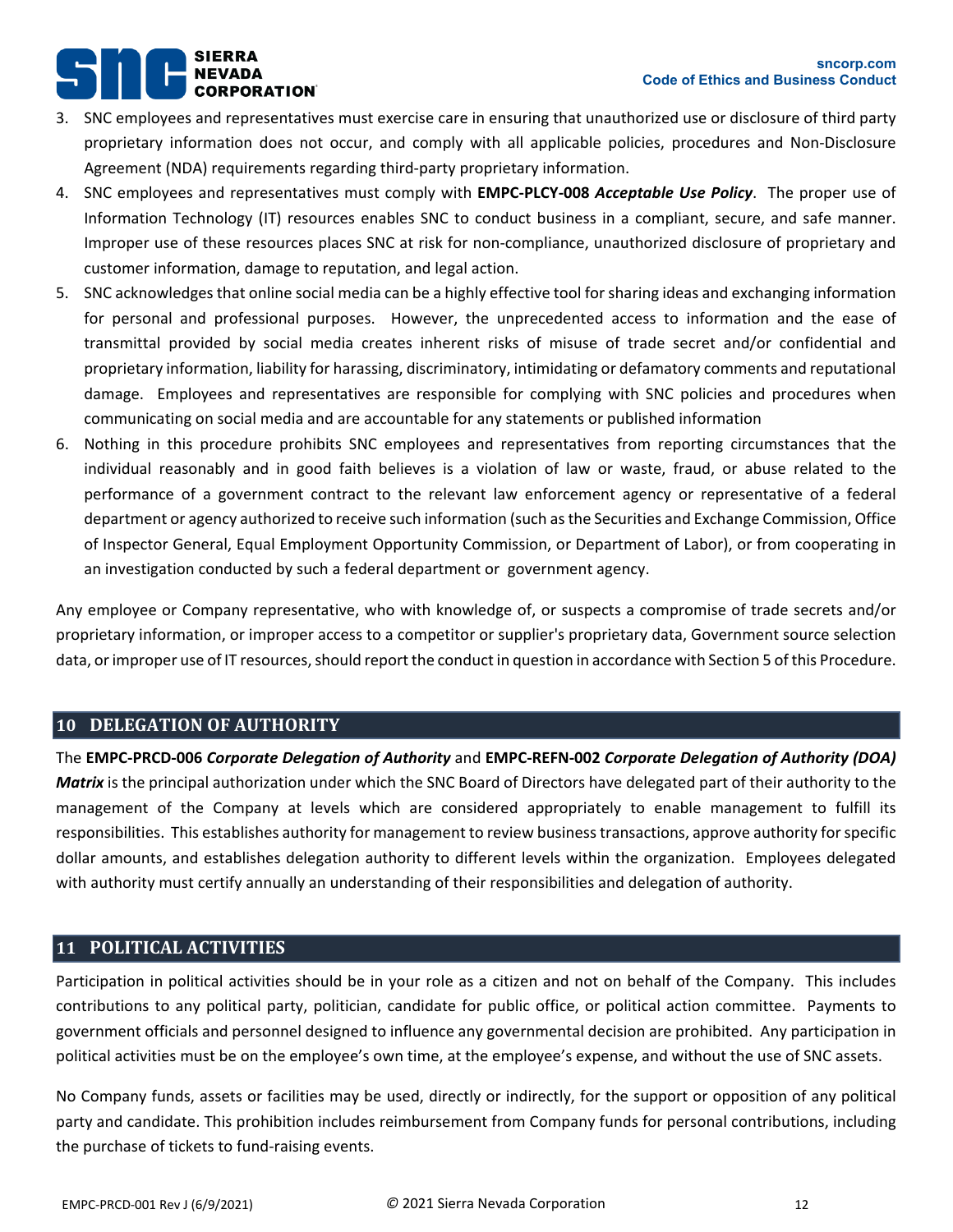## **SIERRA** PORATION®

No employee shall be either favored or prejudiced in any condition of employment or promotion as a result of making or failing to make any such contribution.

## <span id="page-12-0"></span>**12 CONFLICT OF INTEREST**

SNC employees and representatives have a duty of loyalty to the Company. We expect SNC employees and representatives to avoid any activity that might detract from or conflict with the Company's interest. Examples of conflicts of interest are:

- 1. Employment by a competitor while employed by the Company;
- 2. While employed by the Company, acting as an officer, director or advisor for a company which is a customer or competitor of the Company or which has contracts, potential contract or other business relationships with the Company (unless such role is specifically approved by the Company);
- 3. Acting as a consultant to our customers, suppliers or competitors;
- 4. Employment of relatives of our customers, suppliers or competitors;
- 5. Intimate or dating relationships with our customers, suppliers or competitors;
- 6. Placement of business where the employee or family member has a financial stake;
- 7. Ownership of a material share in a customer or competitor of the Company or a company which has contracts, potential contract or other business relationships with the Company.

Conflicts of interest arise when a person is involved in an interest that can affect, in any way, the decisions he or she is responsible for making as an employee or representative of the Company. Certain situations are particularly sensitive because perceptions of conflicts can sometimes be as damaging as real conflicts. Therefore, SNC employees and representatives shall avoid even the appearance of a conflict of interest. All Company representatives and employees shall avoid any outside business or financial interest or other activity which may interfere with the proper performance of his or her responsibilities to the Company.

Any SNC employee or representative in a position of authority shall not engage in discussions or enter into agreements with suppliers where the SNC individual has a vested interest in the advancement of that supplier. Such vested interests may arise from stock ownership, relatives employed with the supplier, or extra discounts or benefits offered to the personnel individually instead of SNC. All employees are prohibited from personally taking opportunities for themselves discovered through the use of Company information, position, or property without the consent of the President. No SNC information, position, or property may be used for improper personal gain. If any SNC individual encounters a situation that causes a conflict of interest, they are to inform his or her supervisor of the relationship and refrain from communicating with the supplier on SNC's behalf or performing functions that may materially impact the supplier.

Any employee or Company representative who knows of, or suspects a conflict situation, actual or potential, should report all pertinent facts (see **EMPC-FORM-001** *Conflict of Interest Disclosure Form*) in accordance with Section [5](#page-4-0) of this Procedure. Conflicts of interest that are not disclosed by SNC employees or Company representatives through willful noncompliance or intentional negligence may be subject to the disciplinary actions identified in Section [4](#page-2-2) of this Procedure.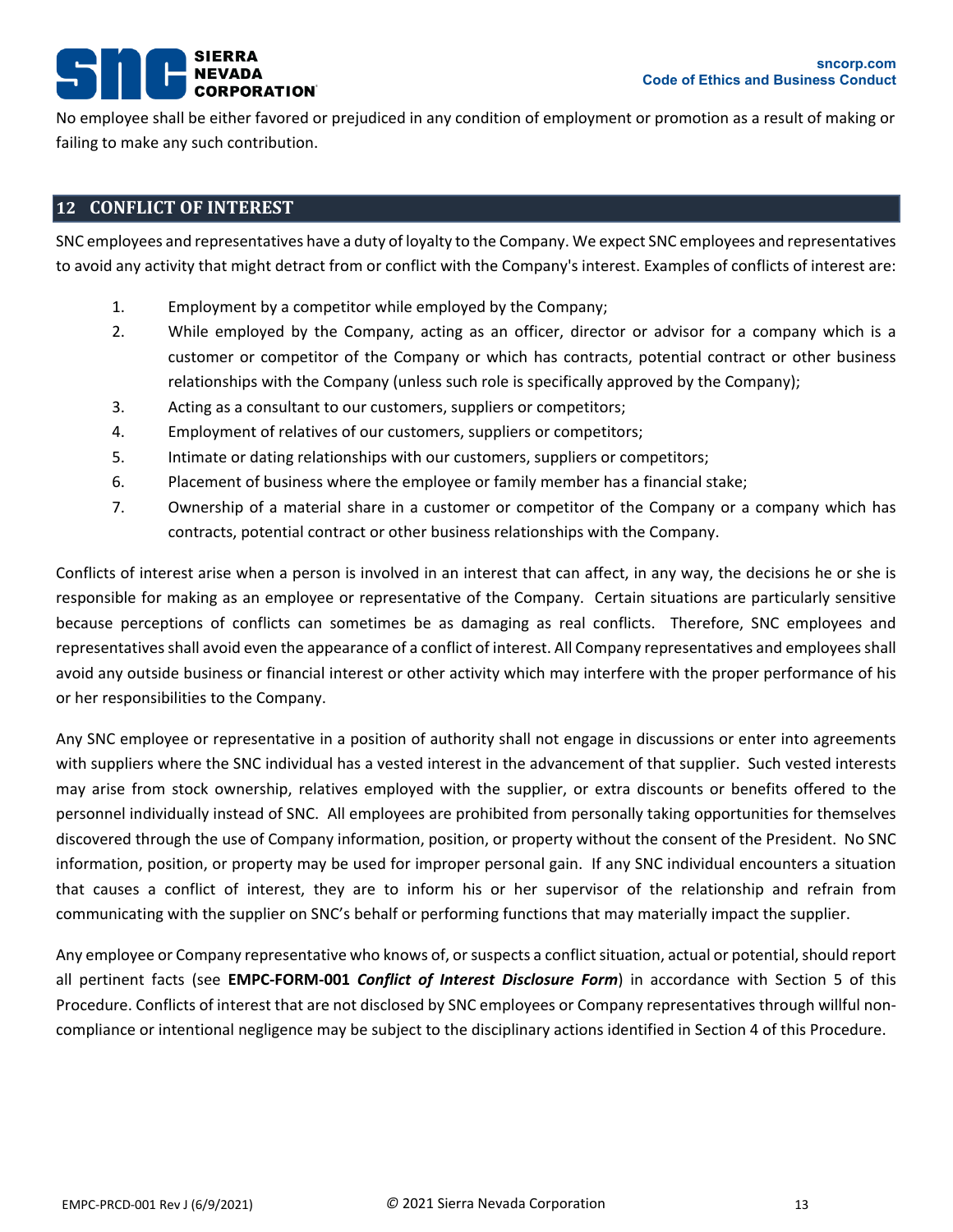

## <span id="page-13-0"></span>**13 COMPETITION AND ANTITRUST**

Federal laws prohibit certain conduct that artificially limits competition to provide goods or services. SNC complies with such laws and regulations. SNC employees and representatives shall not participate in collusive bidding, nor shall they discuss or exchange information with a competitor on prices, terms, or conditions of sales or services. Nor shall they discuss or exchange any other competitive information, enter into agreement to boycott specific suppliers or customer, to allocate customers or territories or to limit production or sale of product for anti-competitive purposes or engage in any other conduct in violation of any of the antitrust laws. Employees and representatives involved in any dealings with competitors should never engage in anti-competitive discussions, and if approached by anyone to enter into such discussions must report the matter in accordance with Section [5](#page-4-0) of this Procedure. Any business arrangement with a competitor must be reviewed and approved by SNC Legal to ensure compliance with antitrust laws.

## <span id="page-13-1"></span>**14 INTERNATIONAL REGULATORY COMPLIANCE**

SNC conducts its domestic and international business in strict compliance with all applicable international trade laws and regulations. All SNC employees and representatives must understand and comply with all applicable laws and regulations, including those of the country in which the employee is operating.

As defined in G&A-PRCD-120 International Trade Compliance, the International Trade Compliance Office (ITCO) is responsible for development, implementation, and oversight of SNC's international trade compliance and global anticorruption program. ITCO will advise the enterprise and functional leaders on regulatory changes impacting their operations and support procedural changes required to maintain compliance. Serving as the Principle Empowered Official for the U.S. Department of State, the ITCO Director delegates elements of responsibility to functional leaders of ITCO to include: Licensing, Operations, Compliance & Training, and Policy & Technology Release.

## <span id="page-13-2"></span>**15 EQUAL OPPORTUNITY EMPLOYMENT**

SNC is an equal opportunity employer and makes employment decisions on the basis of merit. As set forth in detail in SNC's **Discrimination, Harassment and Retaliation Policy** (**EMPC-PLCY-003**), and in accordance with applicable law, harassment and discrimination is prohibited against employees, applicants for employment, contractors, unpaid interns and volunteers based on any actual or perceived legally-recognized basis, including but not limited to: race, religion, religious creed, color, national origin, ancestry, physical or mental disability, medical condition, genetic information (including testing and characteristics), marital status (including registered domestic partnership status), sex (including pregnancy, childbirth, lactation and related medical conditions), gender (including gender identity and expression), age (40 and over), sexual orientation, military and veteran status (including Civil Air Patrol Status in California) and any other consideration protected by federal, state or local law (sometimes referred to, collectively, as "protected characteristics").

This prohibition applies to all persons involved in the operations of the Company and prohibits such harassment or discrimination by any employee, including leaders and co-workers, any customer or client of the Company, and any vendor or other service provider at our facilities. To comply with applicable laws and ensure equal opportunities, SNC will reasonably accommodate qualified individuals with a disability or qualifying condition to perform the essential functions